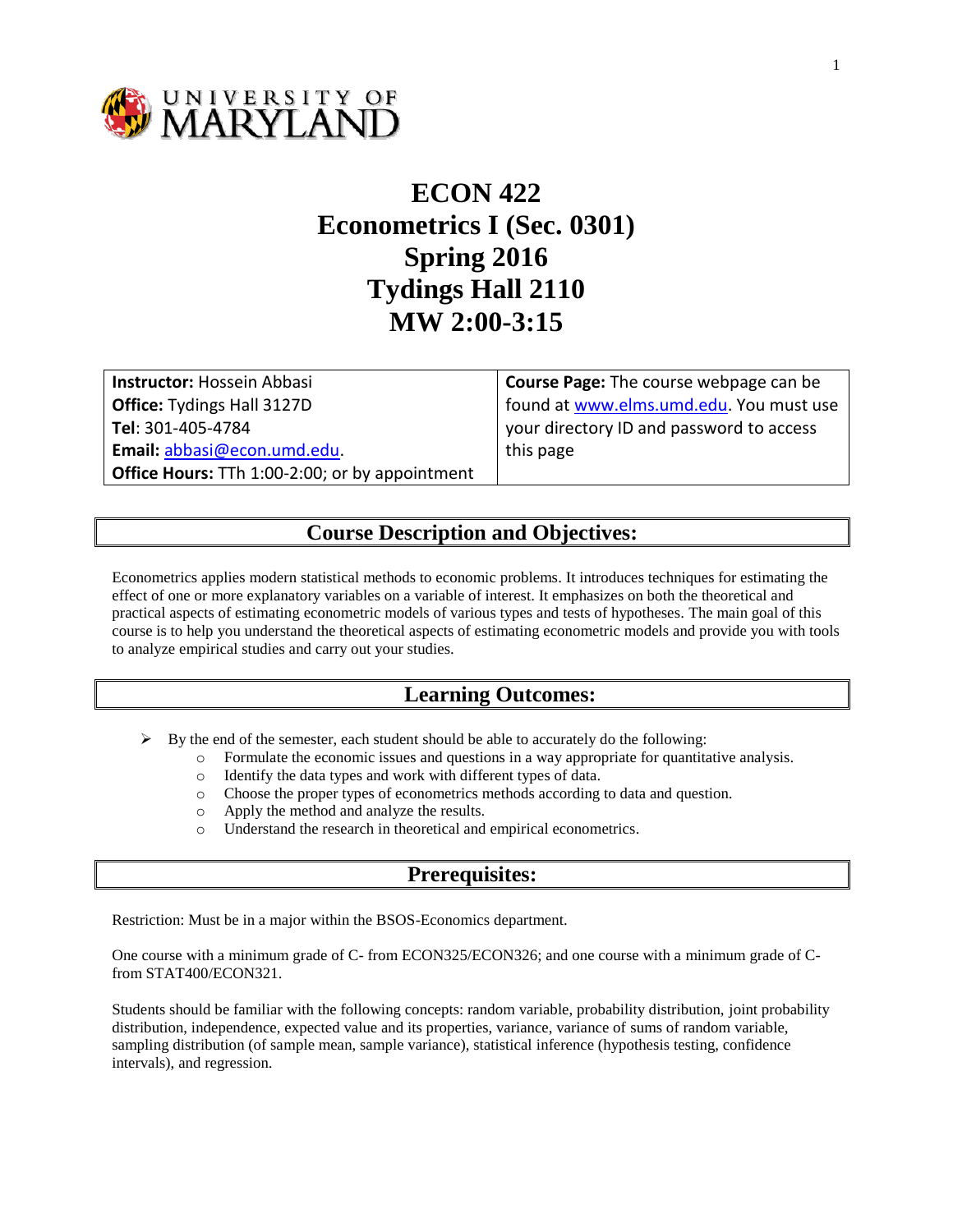### **Textbooks and other required technology:**

The required textbook for this course is *Introductory Econometrics, A Modern Approach* by: Jeffrey M. Wooldridge. Both  $5<sup>th</sup>$  and  $6<sup>th</sup>$  editions are acceptable.

I may assign further reading materials during the semester.

Problem sets, announcements, and other course materials will be posted on the website. Please check it regularly.

#### **Class Expectations:**

- $\triangleright$  Students are expected to attend lectures, read the materials, participate in class activities, and complete assignments before they are due. If you miss any lecture, you are responsible for the material that was covered. If you find that you will be unable to participate in class activities for more than three sessions in a row because of any valid excuse, you must inform me via email. You will not be allowed postpone a "major scheduled grading event" because of absence earlier in the semester unless you have informed me in advance.
- $\triangleright$  Students are responsible for updating their current email address via <http://www.testudo.umd.edu/apps/saddr/> AND for paying attention to messages I send to the class. Failure to check email, errors in forwarding email, and returned email due to "mailbox full" or "user unknown" problems will not excuse a student from missing announcements or deadlines. In ELMS you must set your notification preferences so that you receive announcements ASAP; see [ELMS quick guide](http://elms.umd.edu/sites/elms.umd.edu/files/webfiles/documents/Student-%20Notifications.pdf) for instructions.
- $\triangleright$  Please contribute to a positive learning environment. Students are expected to treat each other and the instructor with courtesy and respect. Please turn off all cell phones, Blackberries, Ipods and other PDAs and electronics before coming to class. Laptops in class should be used only for taking notes. Please do not disturb your fellow students by talking in class. If you happen to arrive late in class, please seat yourself quietly.
- $\triangleright$  I strongly recommend coming to my office hours if you are having trouble with some of the material or if you have any issue regarding your academic progress in this course. I prefer to be contacted via email for any academic issue (phone is not preferred; please use it only in emergency cases. Even in these cases, I may ask you to email me later.) I will do my best to respond in timely manner. You MUST sign your email with your full name, course, and section.
- $\triangleright$  I look forward to receiving your feedback on the course, both during and at the end of the semester. In particular, as a student member of the University of Maryland, **you are responsible to participate in the evaluation of the course** through CourseEvalUM [\(www.courseevalum.umd.edu](http://www.courseevalum.umd.edu/) will be available starting two weeks before the last day of classes). Your feedback is an essential part of the program at the University. It will remain confidential.

#### **Policies:**

 Exams are designated as "**major scheduled grading events**". Students are required to take exams. Makeup exams will be granted **only** to those students whose excuse complies with University policy. The four valid excuses according to University policy are: illness (of student or a student's dependent), religious observance, participation in University events at the request of University authorities, and compelling circumstances beyond your control. See<http://www.testudo.umd.edu/soc/atedasse.html> for more detail on the University's policy regarding attendance and assessments. If you miss an exam and cannot document a valid excuse, your grade will be recorded as a zero. If you can provide documents for a valid excuse, contact me to schedule make-ups as far in advance as possible by email and at a minimum the day of the exam. Do not send requests for make-up exams to TAs. Do not wait until afterwards to tell me you are sick.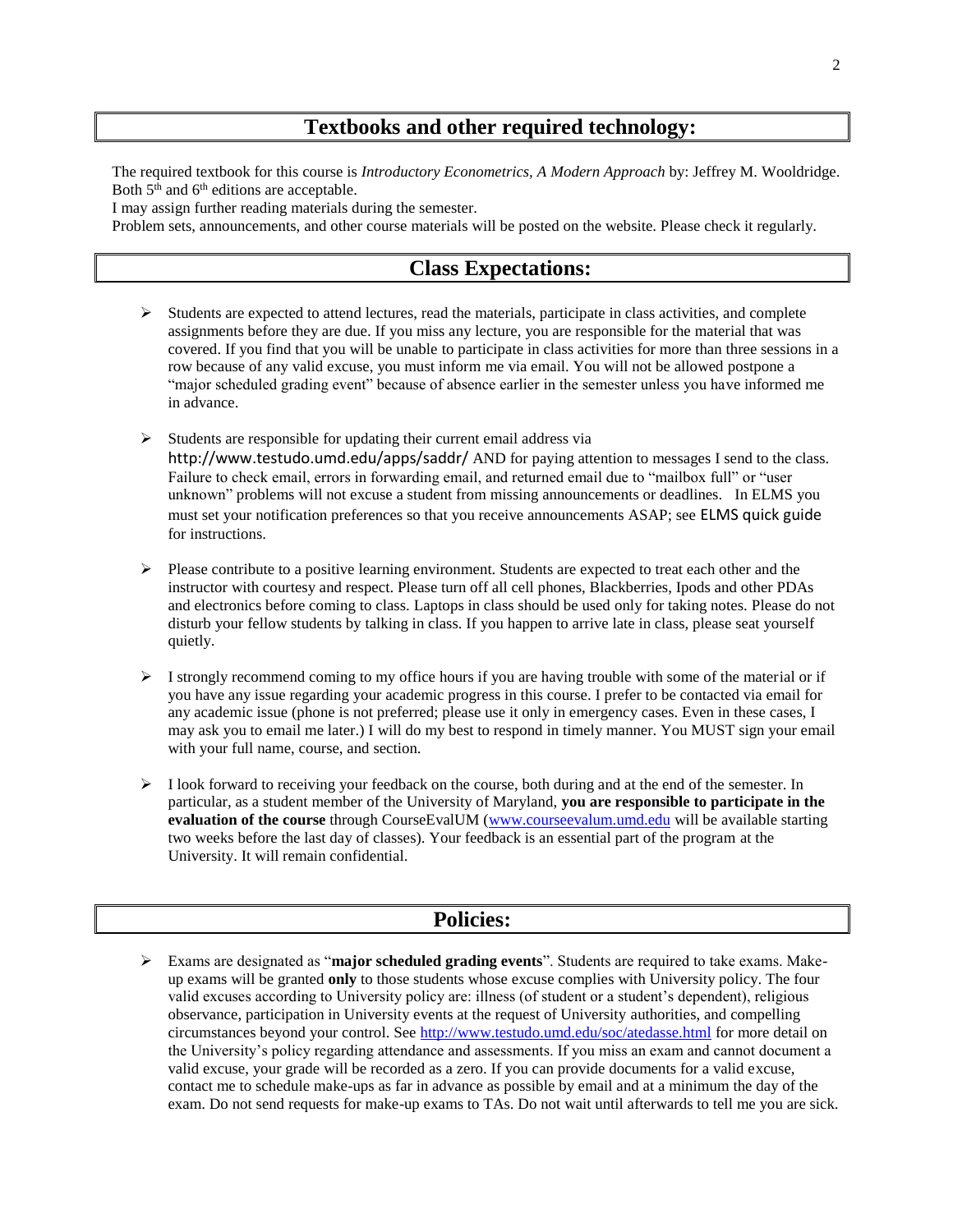University policy requires that you provide appropriate documentation before you can be considered eligible for a make-up exam. In the case of illness, ask your health care provider to verify dates of treatment and indicate the time frame that you are unable to meet academic responsibilities. No diagnostic information needs to be included.

- $\triangleright$  Cell phones and other electronic devices are not permitted in exam rooms. If I see your cellphone or any other electronic devices, except calculator, you will be considered to be cheating. You are not allowed to talk to each other during the exam time. You are not allowed to have anything (including, but not limited to books, notes, and loose papers) but the exam materials (provided by me) and writing instruments on your desk or on the floor near your chair. Otherwise, it will be considered as cheating.
	- For a description of the university's Medically Necessitated Absences Policy, please visit: <http://www.umd.edu/catalog/index.cfm/show/content.section/c/27/ss/1584/s/1540>
	- For questions about the university's religious holidays policy, please visit: [http://www.umd.edu/teach/attend\\_student.html#religious](http://www.umd.edu/teach/attend_student.html#religious)

### **Emergency Protocol:**

If the university is closed, I will contact you via email with instruction.

### **Academic Integrity:**

The University of Maryland has a nationally recognized Code of Academic Integrity, administered by the Student Honor Council. This Code sets standards applicable to all undergraduate students, and you are responsible for upholding these standards as you complete assignments and take exams in this course. Please make yourself aware of the consequences of cheating, fabrication, facilitation, and plagiarism. For more information see [www.studenthonorcouncil.umd.edu.](../../AppData/Local/Temp/www.studenthonorcouncil.umd.edu.) If any student is believed to be in violation of the Code of Academic Integrity, they will be referred to the Student Honor Council.

#### **Students with Disabilities:**

UMD guarantees appropriate accommodations for students with disabilities. Any student with a disability needing accommodation must obtain documentation from the Disabilities Support Service in 0106 Shoemaker Building, 301 314 7682. She/he is required to inform the instructor of her/his needs at the beginning of the semester. If you need further clarification, the link to DSS is: <http://faculty.umd.edu/teach/specialneeds.html>

#### **Grading of Assignments:**

- **In-class quizzes:** 10% (Not graded. You will receive full credit for this part if you hand in 90% of quizzes.)
- **Homework assignments:** 20%
	- o You may submit assignments in groups of 2 or 3 students. If you miss an assignment, your assignment grade will be knocked down to a maximum of 50% credit for 48 hours after the due date and 20% after that. The homework assignment with the lowest score will be dropped.
- **Exams:** (midterm: 30%, final exam: 40%)
	- o Exams are mandatory.
	- o Final exam will be comprehensive.